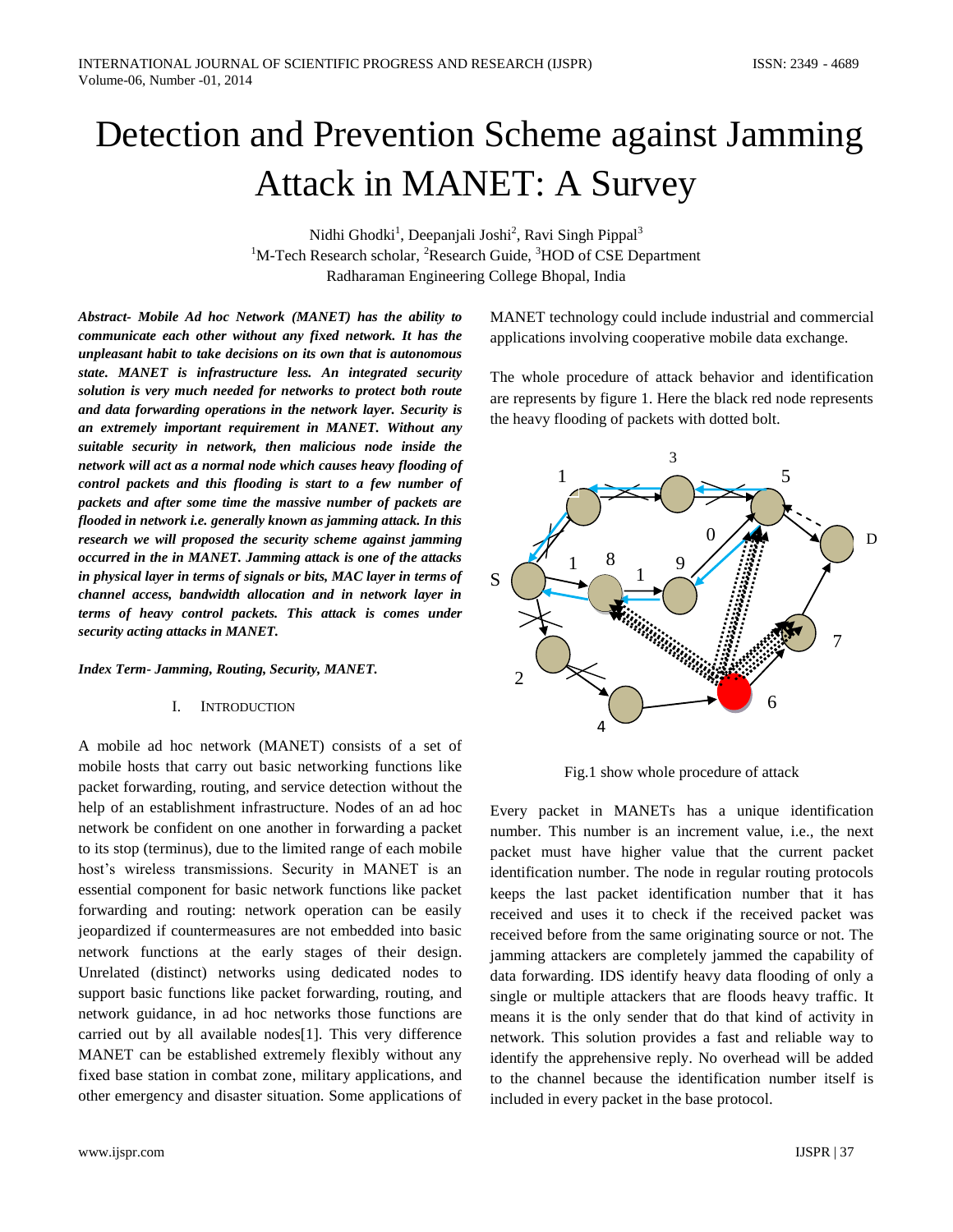## II. JAMMING ATTACKS

Jamming is one sort of denial of service attacks in the wireless communication, which disrupts the operation of physical or link layers in legitimate nodes by transferring illegitimate signals. Jamming is one of such "availability attacks which can be easily carried out. It is defined as the intended transmission of radio signals that disrupt legitimate communication by decreasing signal to noise ratio. The author in [2], define the traditional jamming & propose taxonomies of jamming attacks & countermeasures in wireless networks. The author in [3], define the selective jamming attack is active in short time period and that prevent scheme is real time packet classification at the physical layer. The author in [4], introduced switched beam directional antennas in wireless sensor network.

#### *A. Jamming Attack Models*

Jammer can perform various different attack strategies in order to interfere with other wireless communication.

As a phenomenon of their different attack philosophies, these various attack models will have different levels of effectiveness, and may also require different detection strategies. Some possible strategies are expressed below [5]:

*Constant Jammer:* Constant jammer continuously sends out random bits to the channel without following any MAC-layer etiquette. Specifically, the constant jammer does not wait for the channel to become idle before transmitting. If the underlying MAC protocol determines whether a channel is idle or not by comparing the signal strength measurement with a fixed threshold, which is usually lower than the signal strength generated by the constant jammer, a constant jammer can effectively avoid legitimate traffic sources from getting hold of channel and sending packets.

*Deceptive Jammer:* it is different from continues jammers. Instead of sending out random bits, the unreliable jammer constantly injects regular packets to the channel without any gap between subsequent packet transmissions.

*Random Jammer:* Instead of continuously sending out a radio signal, a random jammer is alter change between sleeping and jamming the channel. In the first mode the jammer jams for a random period of time, and in the second mode (sleeping mode) the jammer turns its transmitters off for another random period of time. The energy efficiency is

determined as the ratio of the length of the jamming period over the length of the sleeping period.

*Reactive Jammer:* In the reactive jammer, it is not necessary to jam the channel when nobody is communicating. Instead, the jammer stays quiet (dumb)when the channel is idle (enactive), but starts transmitting a radio signal as soon as it senses activity on the channel. As a result, a reactive jammer targets the reception of a message. We would like to point out that a reactive jammer does not necessarily conserve energy because the jammer's radio must continuously be on in order to sense the channel. The primary advantage for a reactive jammer, however, is that it may be harder to identify.

#### *B. Security Goals:*

Security means a set of transaction that are satisfactory funded. In MANET, all networking functions are performed routing and packet forwarding, by nodes themselves in a selforganizing manner. Self-organizing is a problem for security in mobile ad -hoc network. The goals to evaporate if mobile ad-hoc network is secure or not are as follows:

*Availability:* Availability means the assets are accessible to authorized parties at applicable times. Accessibility applies both to data and to services. It ensures the superficiality of network service despite denial of service attack.

*Confidentiality:* Confidentiality ensures that computerrelated assets are accessed only by approve parties. That is, only those who should have access to something will actually get that access. To maintain confidentiality of some trusty information, we need to keep them secret from all entities that do not have privilege to access them. Confidentiality is sometimes called retirement or privacy.

*Integrity:* Integrity means that assets can be modified only by authorized parties or only in permitted way. Qualification includes writing, change status, deleting and creating. Goodness assures that a message being transferred is never corrupted.

*Authentication:* Authentication enables a node to ensure the identity of peer node it is communicating with. Confirm is essentially declared that participants in communication are authenticated and not impression. Authenticity is ensured because only the legitimate sender can produce a message that will decrypt properly with the shared key.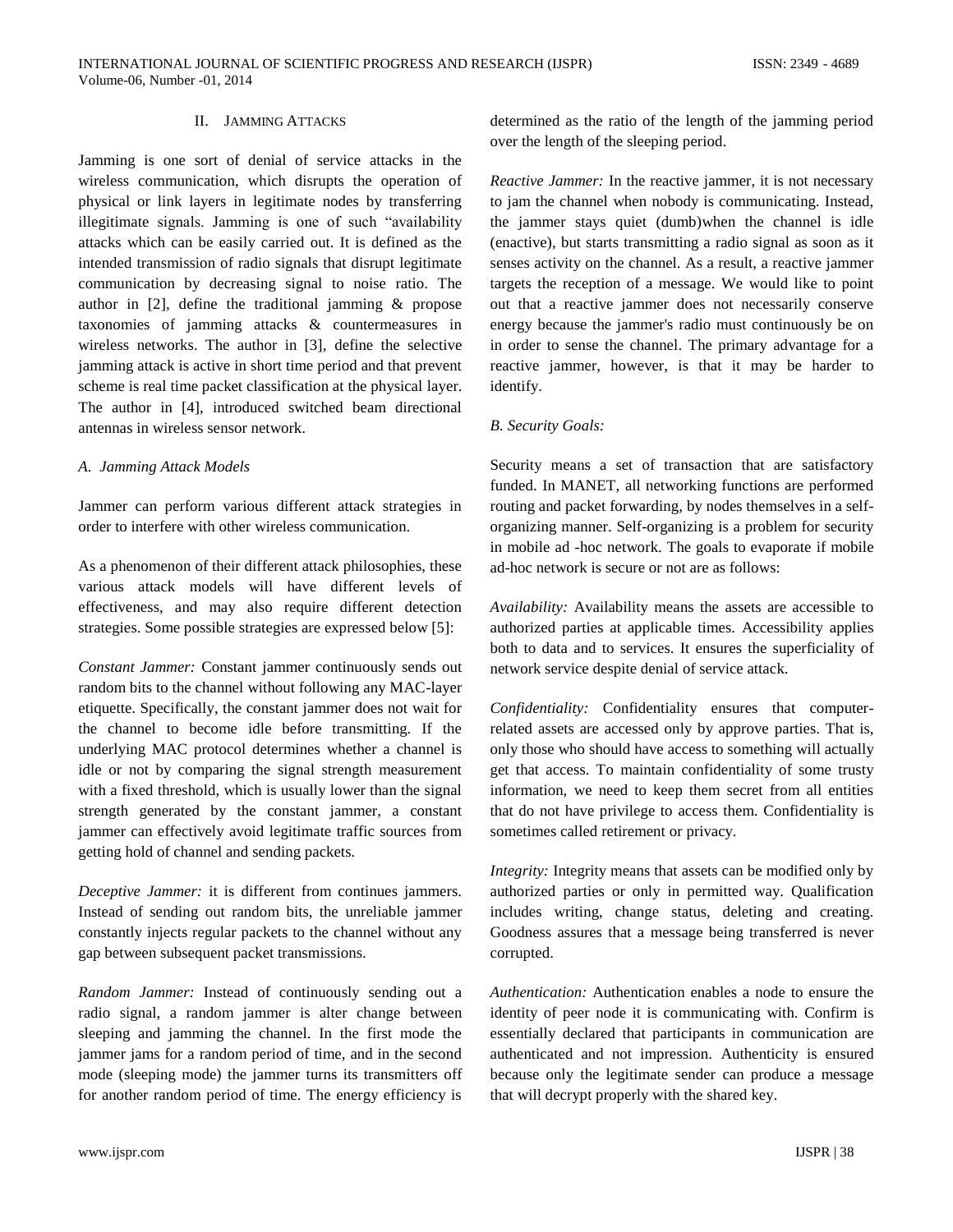*Non repudiation:* Non repudiation ensures that sender and receiver of a message cannot disavow that they have ever sent or received such message .This is helpful when we need to discriminate if a node with some undesired function is compromised or not.

*Anonymity:* Anonymity means all facts (inside story) that can be used to identify owner or current user of node should default be kept private and not be distributed by node itself or the system software.

### III. LITERATURE REVIEW

[6] ON a New Type of Denial of Service Attack in Wireless Network: The Distributed Jammer Network.

Hong Huang et al. present a new type of denial of service attack (DJN) to wireless network. DJN in combination of large no. of tiny low power jammers motivated by the advancement in radio technology. DJN can cause a phase transition in target network performance even when the total jamming power is constant and investigated the impact of DJN topology on the jamming effectiveness.

[7] Detection of Jamming Attacks in Wireless Ad hoc Networks Using Error Distribution.

Ali Hamieh and Jalel Ben-Othman Present one main challenge in design of this network: Define the jamming attack in MANET & also provide the detection method by the measurement of error distribution. The introduced is their vulnerability to denial of service attacks. This paper is considering a class Dos attack is called a jamming, and in this paper use IEEE 802.11 MAC layer ad hoc n $\mathbf{w}$  is used for security. In this paper are used constant jammer are continuously emits radio signal that represents random bits, and use the distributed coordination function to MAC. DCF performance explain a Distributed access algorithm based on CSMA/CA. The aim of minimize the collision. Correlation coefficient is detection of jamming attack measure in jamming attack case is greater than in normal n\w activity.CC is given the static measure of relation between two random variable. Proposed model advantage are simplicity and efficiency for detecting jamming attack. Also as this model is passive and there is no communication overhead, the required storage and computation overhead is very small.

[8] Mitigating Inside Jammers in Manet Using Localized Detection Scheme.

Ajana  $J^1$ , Helen K.J.<sup>2</sup>. They proposed a distributed jamming detection scheme known localized detection scheme (LDS) for jamming attack. In this all node inside it, detect jammer as using the basic parameters like delivery ratio and signal strength .LDS scheme give better performance as compare to traditional approach and this approach consume a constant energy as compared to others.

[9] AMD: Audit-based Misbehavior Detection in Wireless Ad Hoc Network.

Yu Zhang et al. developed a comprehensive system called audit–based misbehavior detection .AMD(Audit Misbehavior detection) provides a comprehensive misbehavior, identification and node isolation system for eliminating misbehavior from n\w. AMD isolates effectively and efficiently both continues and selective packet droppers. AMD isolates is implementing a reputation module is responsible for computing and managing the reputation node and trustworthy routes discovery and identification of misbehaving nodes based on behavioral audits. AMD detect selective dropping attacks even if end to end traffic encrypted and can be applied to multitechnique n/w model process of identifying misbehaving nodes as Renyai-ulam game, and derived resource efficient identification Strategies. AMD can detect selective dropping attacks over end to end encrypted traffic streams and detect network operation.

[10] Detection and Prevention of various types of Jamming Attacks in Wireless Networks.

Mr.Pushphas Chaturvedi and Mr. Kunal Gupta present detection and prevention of various type jamming attack in the wireless network and this attack is the broadcast in nature. Jamming is disrupt the wireless transmission and the jamming is unintentionally by n/w and intentionally in from attack. It is interference noise or collision the receiver end. Detection scheme use the monitoring mechanism. It is observe the detecting potential malicious activity by jammer. And the subset of node M that will act as network monitor and employment of a detection algorithm apply each monitor node. Prevention is used rate adaptation scheme and mapping to commitment scheme for selective jamming attack prevention packet hiding methods can also be used for jamming prevention.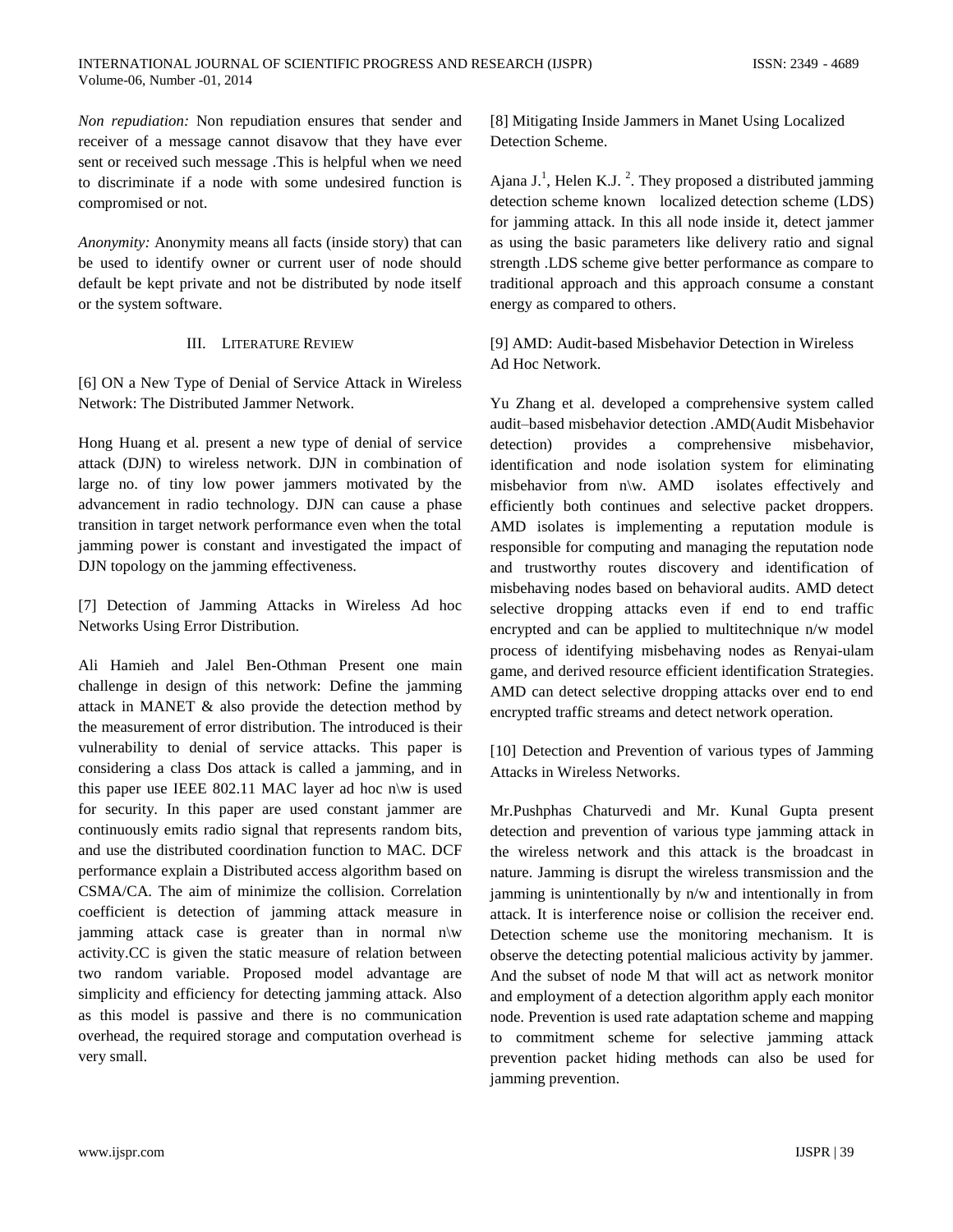[11] Measures and Countermeasures for Null Frequency Jamming of On-Demand Routing Protocols in Wireless Ad Hoc Networks.

M. Balakrishnan et al. In this paper low radio jamming method NFJ introduced to target the protocol operating periods and disrupt network communication. Null frequency jamming is the periodic attack targeting protocol or frequency of operation is referred to as NFJ. This paper aim to test the hypothesis by investigating through NFJ targeted at the use of on-demand routing protocol for ad hoc n/w. It analysis the mathematical simulation result show substantial degradation in end to end n/w throughput at certain NF. Jamming is the self synchronizes with the route recovery cycle. We study an effective countermeasure randomized route recovery periods and mitigating the impact of NFJ. The basically NFJ is to create a burst of packet losses subsequence pushing the n/w protocols into the recovery node, describes NFJ low radio at the routing layer using simulations and analytical modeling.

[12] ON the Efficacy of Frequency Hopping in Coping with Jamming Attacks in 802.11 Networks.

Konstantionos Pelechrinis et al. This paper present efficacy of frequency hopping coping with jamming attack. FH as an anti-jamming this paper examine effectiveness of FH. In this game theoretic framework capture the interaction between a links and jammer employ FH. And present framework how can apply on 802.11 network to quantify the efficacy of FH, Also show that if the no. of orthogonal channel large then frequency hopping will be very effective in coping.

[13] Surviving Attacks in Challenged Networks.

Jordi Cucurull et al. This paper present surviving attack in challenged network. That means a disaster event inside the telecommunication infrastructures can be easily damaged or overloaded, this time movement action network provide the communication services in ad hoc manner. This paper are proposed a general security framework for monitoring and reacting to disruptive attacks. Paper are presented modular framework for attack survivability in intermittent connected MANET composed of detection, diagnosis, mitigation and adaptation components.

[14]Improving Reliability of Jamming Attack Detection in Ad hoc Networks.

Geethapriya Thamilarasu et al. In this paper present improving reliability of jamming attack detection. The denial of service attack is attacked in any security system and affected the availability of a node or entire network. In this paper focuses on jamming attack at physical and MAC layer in based on the 802.11 Ad-Hoc network. Collision occur in wireless network by jamming attack, and the hidden terminals interferences and n\w congestion. In this paper present a probabilistic action analysis to show, that collision occurrence definitively determine jamming attack in channel. Then first investigate the problem discover and what is wrong the presence of jamming in ad-hoc n\w. Then evaluate the detection mechanism using cross-layer and obtained the information from physical and link layer to different between jamming and congested n\w scenarios. To improve the detection accuracy. They utilized the channel utilization metric to evaluate n\w congestion is due to jamming or n\w traffic condition. Through simulation results we demonstrate the effectiveness of our scheme in detecting jamming with improved precision.

[15] Network Intrusion Detection System on Wireless M0bile Ad hoc Networks.

Chilakalapudi Meher Babu et al. In this paper present the IDS on wireless mobile ad-hoc network. The MANET is a infrastructure less. Inside the MANET every node is the centralized controller exist each node contain routing capability, each device freely move any direction in MANET. Is one of the major problem in the wireless MANET face to security? This paper aim is seeing the effects of DDoS in packet dropping, end to end delay, and routing load. This paper inside IDS technique are used to detect the attacker, and to detect the attack and block them. In this paper they are discussed some attacks on MANET and DDoS also and provide the security against DDoS attack. Intrusion detection is the process of monitoring and detecting process and find out the misbehavior node and block it. They proposed security mechanism that block smart n\w from DDoS attack and transport layer attack. This mechanism is clear the unwanted traffic and it is based on the address registration process protocol mechanism the traffic is forwarded from the internet to the smart object network.

## IV. CONCLUSION

Each mobile node acts as a host when requesting/providing information from/to other nodes in the network, and acts as router when come across and maintaining routes for other